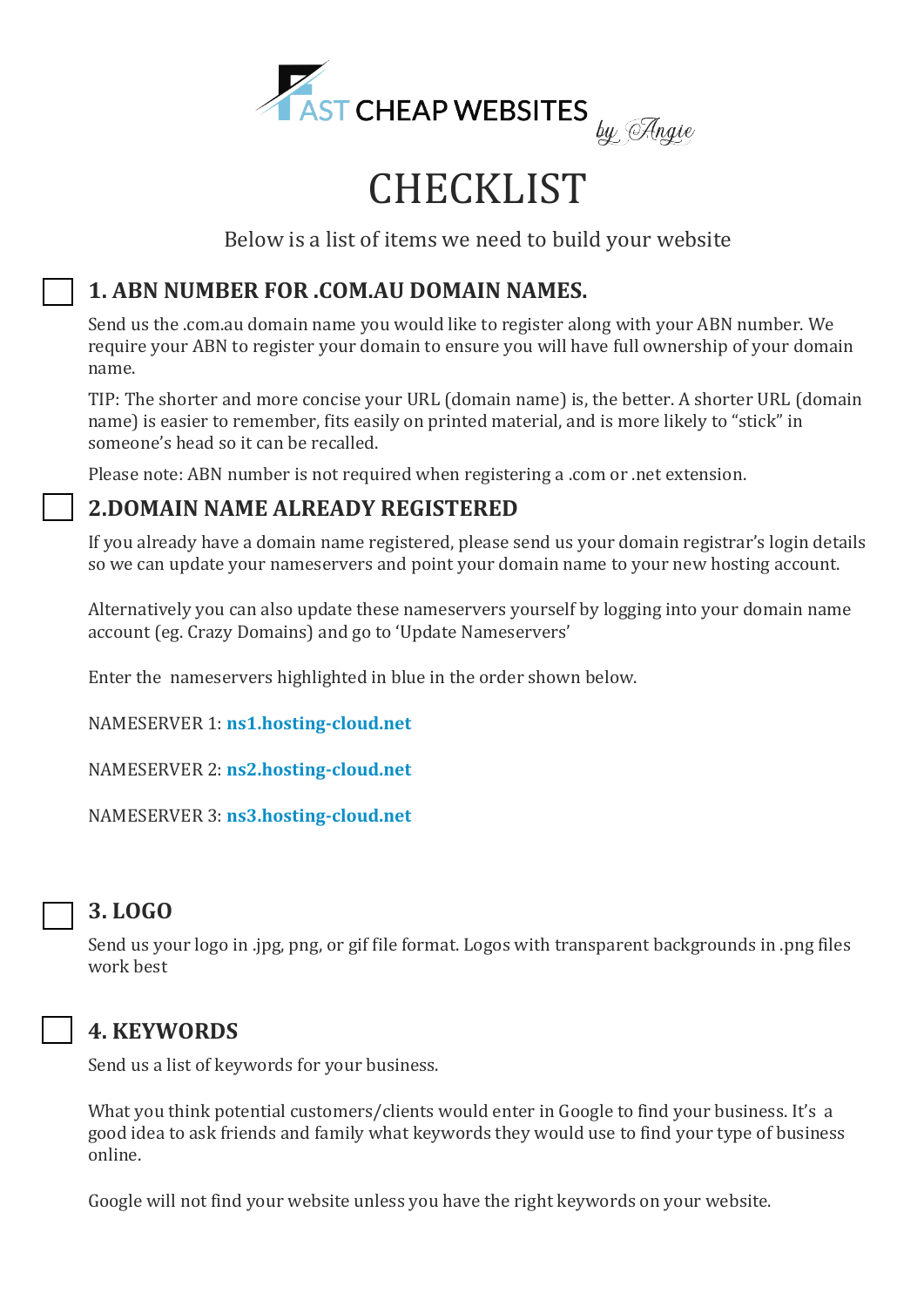# **5. CONTENT**

Send us content & images for each page. Label each page with the page title.

Example:

HOMEPAGE: text and images for this page

SERVICES: text and images for this page.

You can also send any existing pamphlets, brochures or company portfolios.

Check out my portfolio to view design layouts or if there is a website layout you prefer, send me the link, so I can build something similar.



#### **5. EMAILS**

Send your preferred email addresses.

Example:

info@yourdomain.com.au

sales@yourdomain.com.au

contact@yourdomain.com.au

Additional Email Accounts = \$5.00p/m

#### **6. GOOGLE FONTS**

Let us know which Google fonts you would like to use for your website.

#### [Go to Google Fonts](https://fonts.google.com/)

Please send your favourite font for the following areas;

**Headlines:**

**Navigation:**

**Base Text:**

**Cursive Font:**

# **7. SLIDESHOW**

Send large format images for banners and slideshows which are at least 1200 x 700px.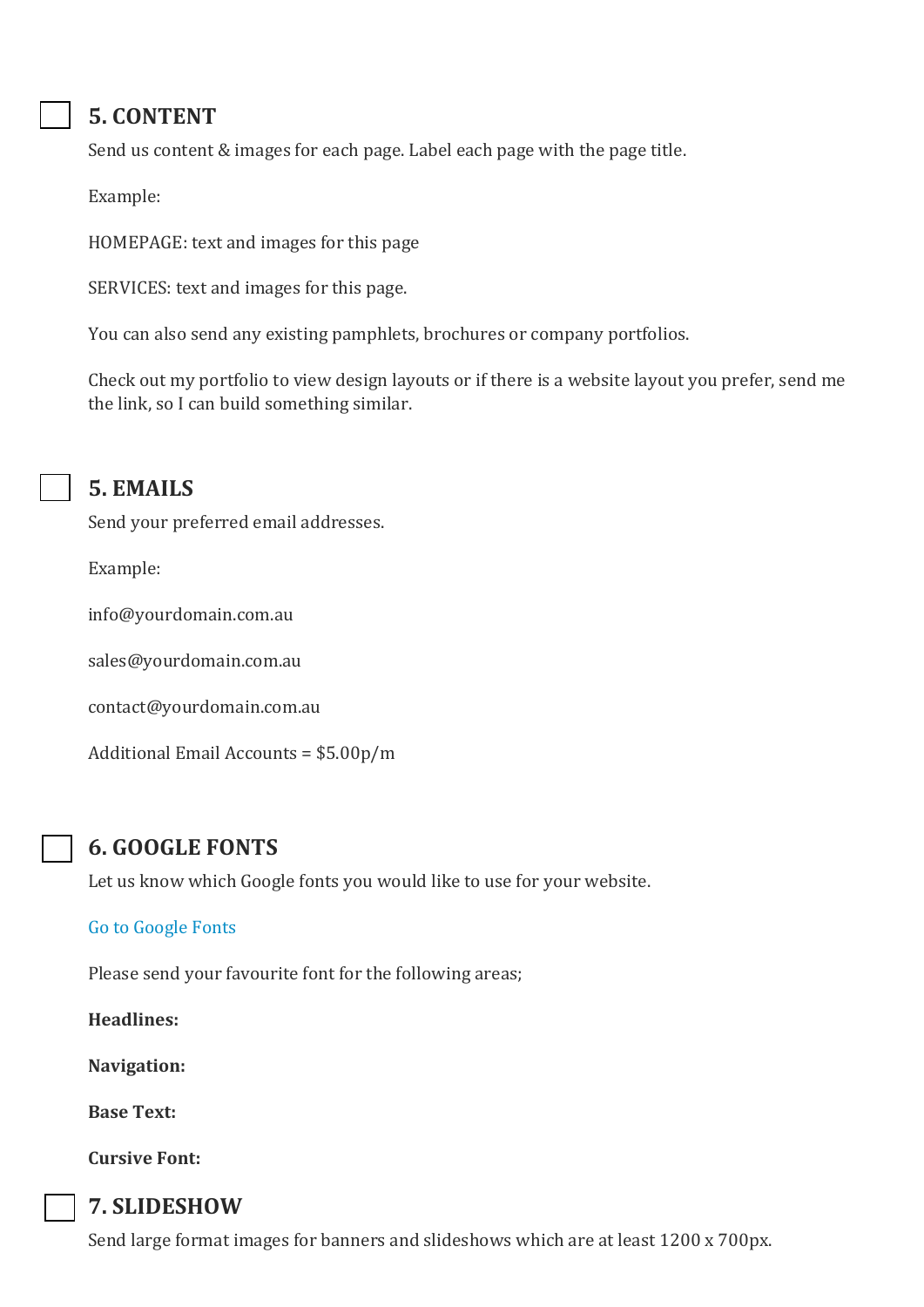When searching on Google Chrome, go to '**IMAGES'** tab, click '**TOOLS**' and then **'SIZE'**

#### Select **'Large'**

See image below for instructions



Go to the links below to search for Free stock images.

https://www.hiclipart.com

https://www.flickr.com/

https://www.pexels.com/

https://unsplash.com/

https://www.freeimages.com/

https://www.dreamstime.com/stock-photos

<https://burst.shopify.com/>

#### **SHORT VIDEO CLIPS**

https://www.videvo.net



#### **8. CONTACT DETAILS**

Send us your business

- Phone Number
- Email Address
- Shop front or office address
- Suburb & State